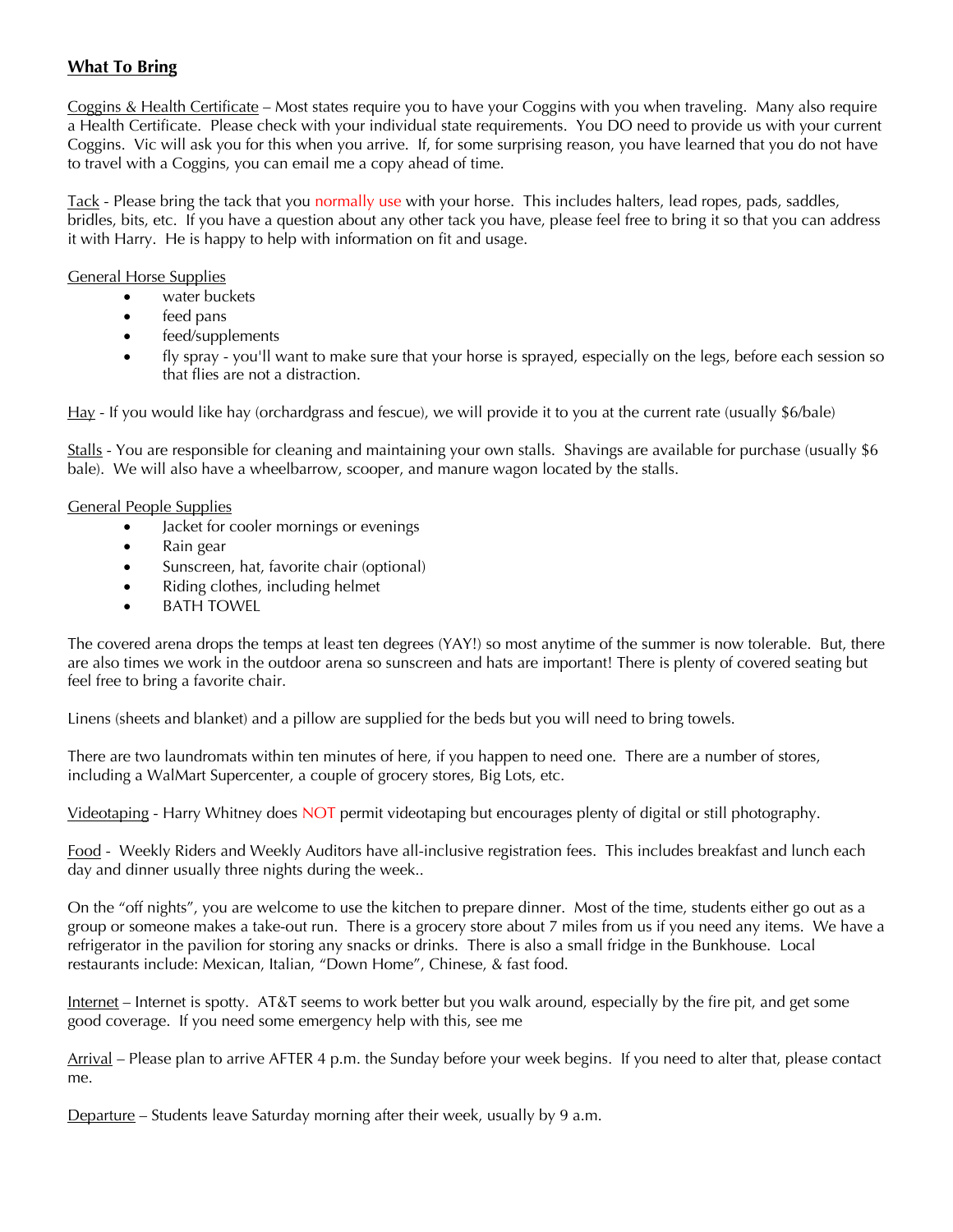# **Food, Menus, Special Diets, Etc ...**

Our menu doesn't vary a lot from year to year because we've found some good big-group foods that seem to satisfy most needs and we have to put out things that accommodate "drop-ins". That said, since I have Shelby helping me, I feel better about branching out so ... watch out. Breakfast is at 8:00 or when the bell rings.

We have definitely added more salads and fruits and will be continuing that this year. Yes, breakfast comes early but you know you love it. We've discussed some changes to that but, ultimately, we think students need protein to sustain the long days. Someone usually makes coffee in the pavilion. There is a fridge there as well for juice and creamer, if you'd like. Anything for everyone's use will be marked "Clinic". (catchy, huh?)

Special diets: Most of us are "of a certain age" and we seem to be more and more aware of health issues. We, too, are personally on that track. We do try to serve healthful and hearty meals. That said, several of our students are vegetarian and a few vegans and some gluten-free folks. We operate on a pretty tight margin so we can keep registrations affordable. This means we don't have the latitude (or the staff) to make up special meals BUT ... if I know you are a vegetarian or vegan, I am happy to get a few extra items to "fill in" on meals that might not be hearty enough to fit in with food restrictions. Most meals have plenty of non-meat items and I do keep extra aside for veggie friends and I also get some non-meat substitutes to include with some meals. If you are one of these folks and I don't already know it, please drop me a note. Also, feel free to send recommendations on brands of "burgers" or such that you have found tasty. I used to get Boca burgers but I have heard that Morningstar might taste better. If you are gluten-free, this is a toughie for us to accommodate so please plan on what you need and bring it with you.

Snacks and goodies: Snacks are sometimes provided in the afternoon. During the Intensives, it seems rude to interrupt while Harry is working Feel free to bring anything you like to munch on but keep your crunching under control. Sheesh. . Alcohol is permitted but we, of course, expect you to behave and play nicely with others. <grin> As of this year, we have TWO liquor stores in town so you can purchase wine (or spirits) if you'd like.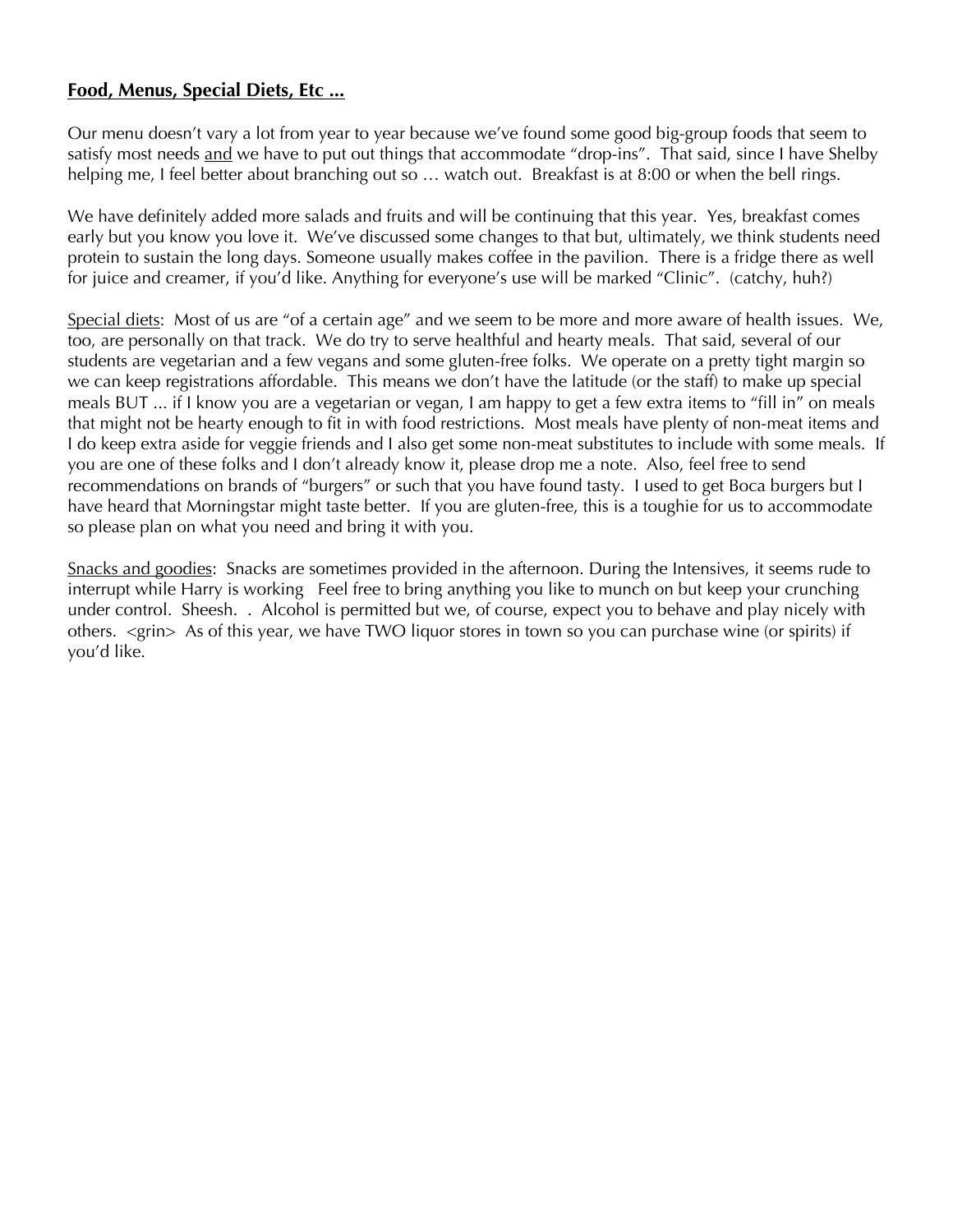### **MONEY STUFF**

RIDERS: Your registration should be paid in full no less than **30 days prior** to your riding week.

### AUDITORS:

- Weekly Auditors Your registration is due TWO WEEKS PRIOR to your registration week.
- Other Auditors We are TRYING to find ways to streamline the registration process. We are also trying to find ways to make it affordable for you to attend as much as you'd like. So, we are now asking that auditors please **pay in advance**. The exception to this are daily auditors who will pay on arrival.
- Please refer to the Registration Form where it shows the different options.